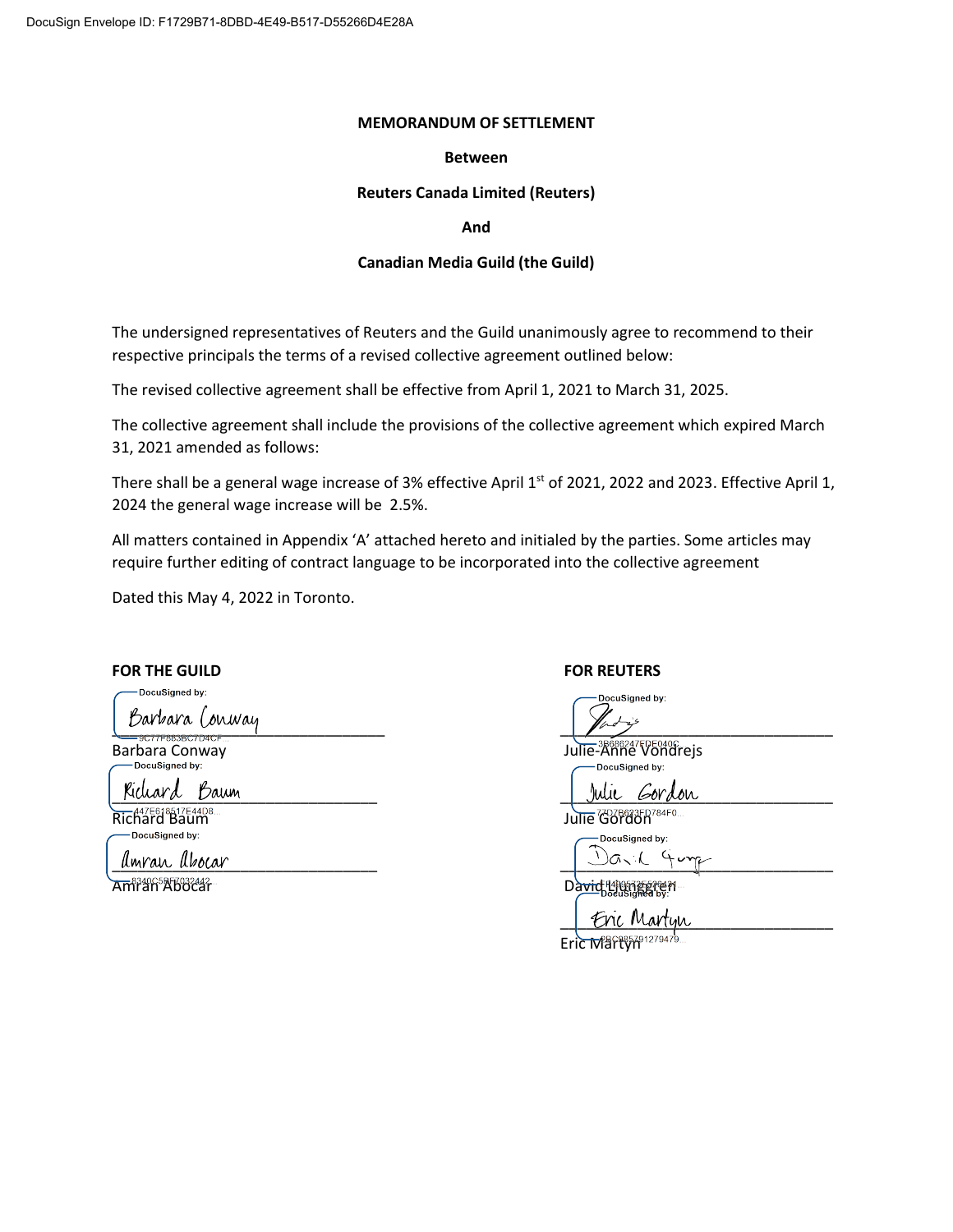# Appendix 'A' Reuters/CMG Memorandum of Settlement Pension Plan Participation

The parties agree that, effective the date of signing of the collective agreement,all current members who participate in the current Reuters Canada Limited Employees' Defined Benefit Pension Plan will continue to participate in the plan, subject to the terms of the plan.

The parties agree that as soon as is administratively feasible, following the signing of this agreement, all newly hired employees will join CAAT (College of Applied Arts and Technology) which is a multiemployer defined benefit retirement trust. This will be the sole retirement savings vehicle for these employees. The employee will contribute 6.5% of their base salary per payroll and Thomson Reuters will contribute the same amount. All terms and conditions of the plan will be set in an employee booklet that will be prepared and administered by CAAT. It is understood that CAAT has all fiduciary responsibility, financial liability and administration responsibilities.

Dated this May 4, 2022 in Toronto.

\_\_\_\_\_\_\_\_\_\_\_\_\_\_\_\_\_\_\_\_\_\_\_\_\_\_\_\_\_\_\_\_

\_\_\_\_\_\_\_\_\_\_\_\_\_\_\_\_\_\_\_\_\_\_\_\_\_\_\_\_\_\_\_

\_\_\_\_\_\_\_\_\_\_\_\_\_\_\_\_\_\_\_\_\_\_\_\_\_\_\_\_\_\_\_

**FOR THE GUILD** 

## **FOR REUTERS**

Barbara Conway

Julie-Anne Vondrejs

\_\_\_\_\_\_\_\_\_\_\_\_\_\_\_\_\_\_\_\_\_\_\_\_\_\_\_\_\_\_\_\_

\_\_\_\_\_\_\_\_\_\_\_\_\_\_\_\_\_\_\_\_\_\_\_\_\_\_\_\_\_\_\_\_

\_\_\_\_\_\_\_\_\_\_\_\_\_\_\_\_\_\_\_\_\_\_\_\_\_\_\_\_\_\_\_\_

\_\_\_\_\_\_\_\_\_\_\_\_\_\_\_\_\_\_\_\_\_\_\_\_\_\_\_\_\_\_\_\_

Richard Baum

Amran Abocar

Julie Gordon

David Ljunggren

Eric Martyn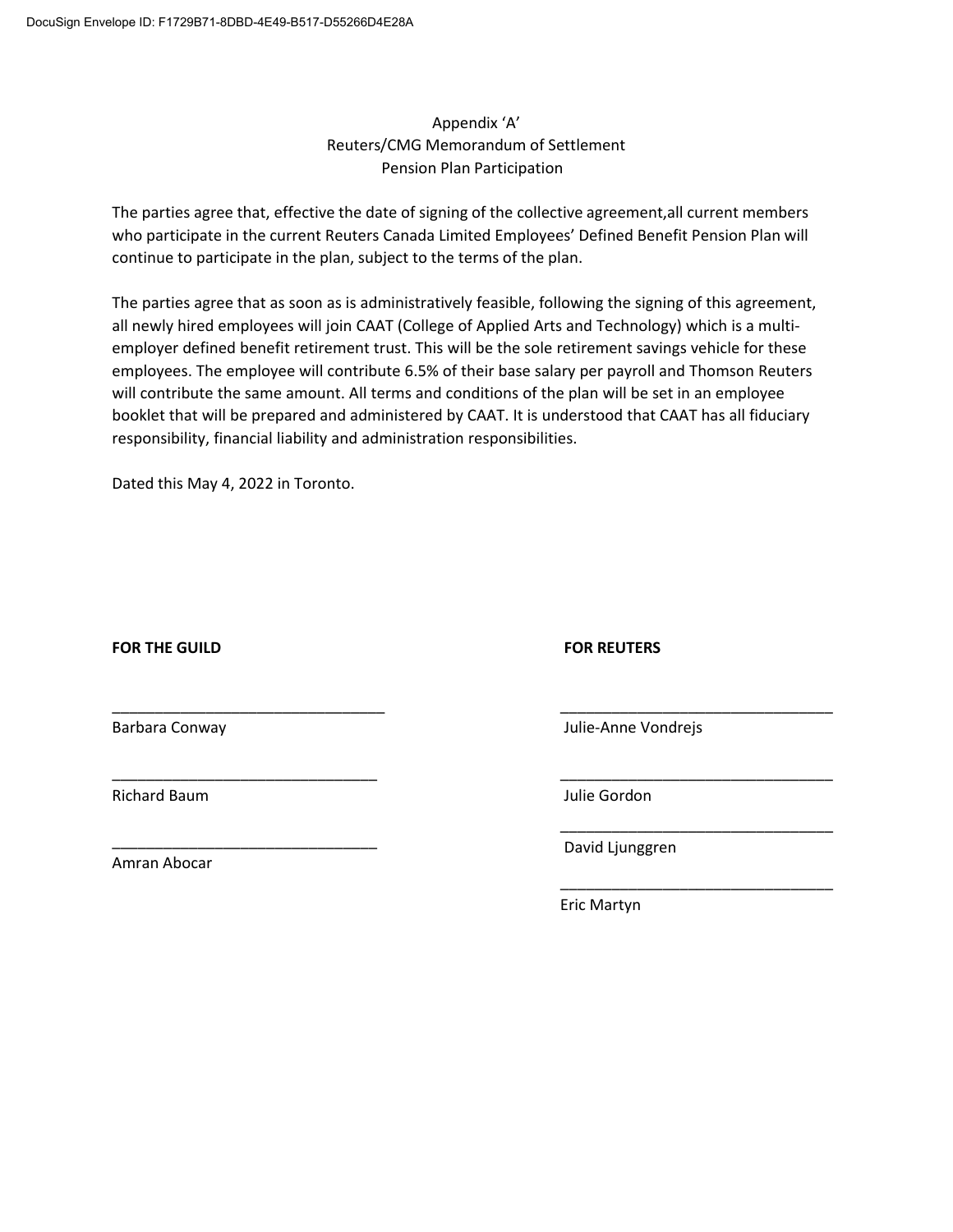# Appendix 'A' Reuters/CMG Memorandum of Settlement Performance Management

Reuters will provide and maintain a performance management process that aims to provide continuous feedback throughout the year, quarterly performance check ins and a year-end review. The process is designed to help employees succeed in their respective roles and as an organization. The performance appraisal process is not intended to be punitive in nature.

The year-end review is an opportunity to reflect on the previous 12 months and the extent to which the employee's performance across all areas of their role has measured up against expectations.

The employee is expected to complete a self-evaluation and rate their performance on the following areas:

- 1. Performance against your goals jointly agreed upon during the year (taking into account the ambition of those goals)
- 2. Performance against other expectations of your role
- 3. Contribution to the success of your team(s)
- 4. Commitment to your own development
- 5. Demonstration of the behaviors that are aligned with Reuters values and compliance with the Code of Business Conduct and Ethics

The manager is expected to review the employee's self-evaluation and discuss their comments with the employee during the year-end review meeting. The manager will decide on a year-end performance rating. Performance ratings are expected to reflect the performance of each individual against the outcomes and results aligned with the jointly agreed upon goals that were discussed during the year. The goals set must be reasonable. Notwithstanding any of the above, the Manager has final say on the goals.

The review process must not be entered into with pre-determined quotas for the number of Guild staff to be ranked in each of the set categories (ie: did not achieve, partially achieved, achieved, exceeded, far exceeded).

Reuters believes the differentiation of performance is important in driving success. The aim of differentiated performance is to ensure we draw a distinction between how people have performed against the expectations of the role, tasks and behaviors.

The process will be undertaken in good faith and will take into consideration personal circumstances of the employee. For example, but not limited to the following, an employee who is new to role or recently returned from leave.

Reuters reserves the right to adjust the process, in consultation with the Union, at any time to remain consistent with the broader Thomson Reuters global process. This article works in conjunction with article 24.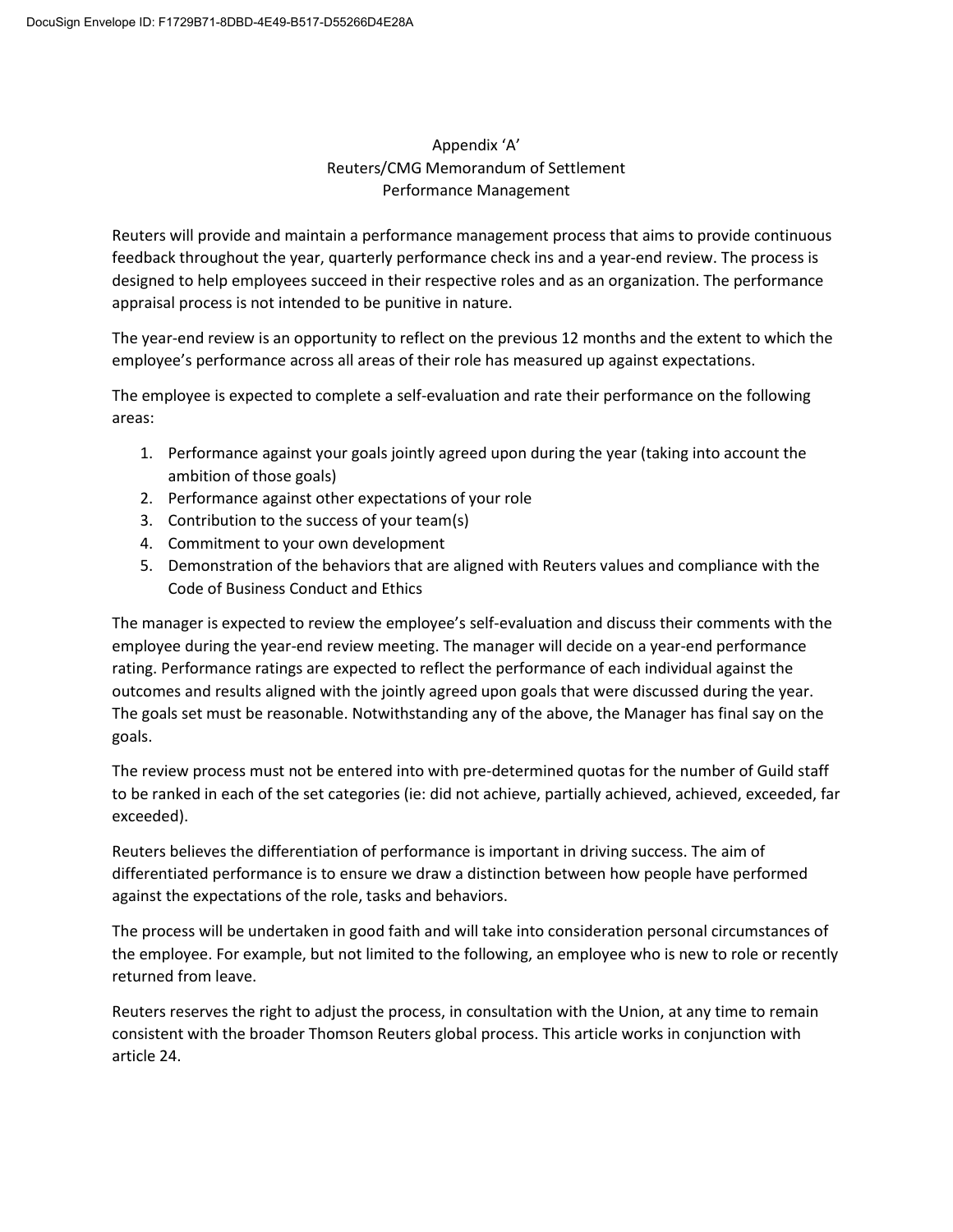Dated this November 23, 2021, in Toronto.

\_\_\_\_\_\_\_\_\_\_\_\_\_\_\_\_\_\_\_\_\_\_\_\_\_\_\_\_\_\_\_

\_\_\_\_\_\_\_\_\_\_\_\_\_\_\_\_\_\_\_\_\_\_\_\_\_\_\_\_\_\_\_

\_\_\_\_\_\_\_\_\_\_\_\_\_\_\_\_\_\_\_\_\_\_\_\_\_\_\_\_\_\_\_

# **FOR THE GUILD**

# **FOR REUTERS**

Barbara Conway

Richard Baum

\_\_\_\_\_\_\_\_\_\_\_\_\_\_\_\_\_\_\_\_\_\_\_\_\_\_\_\_\_\_\_\_

Amran Abocar

David Ljunggren

Julie Gordon

Julie-Anne Vondrejs

\_\_\_\_\_\_\_\_\_\_\_\_\_\_\_\_\_\_\_\_\_\_\_\_\_\_\_\_\_\_\_\_

\_\_\_\_\_\_\_\_\_\_\_\_\_\_\_\_\_\_\_\_\_\_\_\_\_\_\_\_\_\_\_\_

\_\_\_\_\_\_\_\_\_\_\_\_\_\_\_\_\_\_\_\_\_\_\_\_\_\_\_\_\_\_\_\_

Eric Martyn